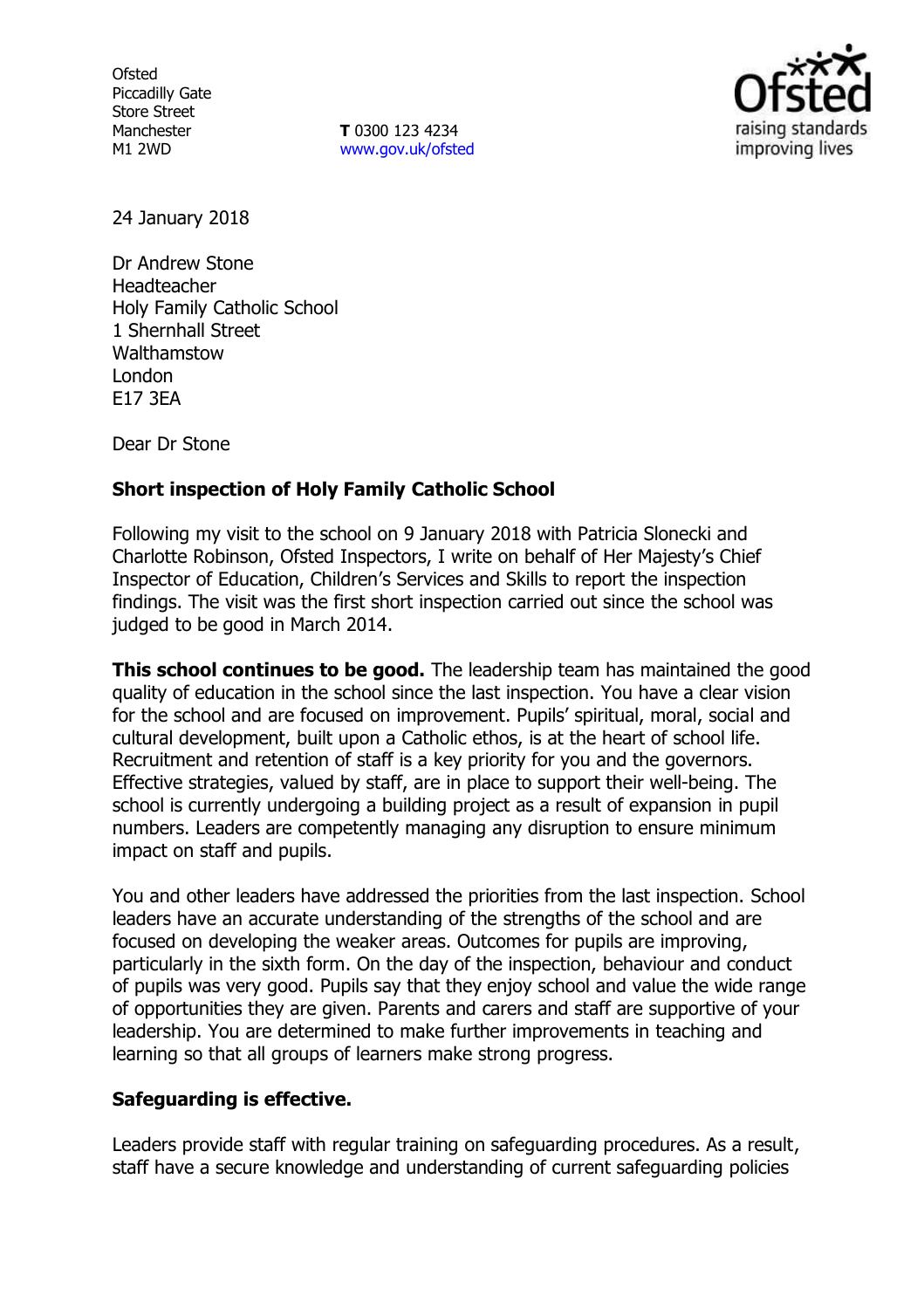

and guidance. Staff are very clear about what they should do if they have concerns about a pupil, for example if they are thought to be at risk of radicalisation.

Staff are well aware of the potential risks facing young people in the wider community, such as gang affiliation and knife crime. As a result, regular information is shared with pupils on how they can keep themselves safe. Vulnerable pupils are given additional support through mentors and projects such as 'boxing for life'.

Pupils spoken to by inspectors were clear that they had a person to go to if they had a problem, and it would be dealt with. One said, 'Form tutors are like parents to us in this school.' Pupils said that homophobia and racism are not tolerated, and will be firmly addressed by staff. Through the curriculum and 'drop down' days, pupils are taught how to be safe. They are clear about how to keep safe online and when travelling between the two school sites.

A small number of administrative matters, about safeguarding checks, which needed clarification were resolved on the day of the inspection.

# **Inspection findings**

- At the start of the inspection, four areas of focus were agreed. The first of these was the progress of disadvantaged pupils. This was because in 2017 progress and examination results in GCSE subjects were below those of other pupils. Inspectors visited classrooms, looked at pupils' work, spoke to staff and analysed data.
- Teachers regularly monitor pupils and record assessment information. Therefore, leaders can easily identify pupils who need additional support to make better progress. Pupil premium funding received by the school is effectively targeted to help individuals in a variety of ways, including mentoring, literacy and numeracy development.
- As a result, in almost all classes visited by inspectors disadvantaged pupils were seen to be making progress in line with their target grades. For example, in a Year 7 French class pupils' work showed progress from writing simple sentences to constructing complex sentences using connectives. In classes where disadvantaged pupils were effectively challenged to develop their understanding and skills, progress was strongest. However, in a few classes visited the progress of disadvantaged pupils was limited because teachers' expectations were not high enough.
- The second area of focus for the inspection was the progress of pupils who have special educational needs (SEN), as identified by the school as needing additional support. This was because in 2017 progress and GCSE examination results for SEN pupils were below those of other pupils. Inspectors visited classrooms, looked at pupils' work, and spoke to teachers.
- Leaders provide teachers with information about pupils who have SEN. However, this information does not always identify the specific learning needs of an individual. The special educational needs coordinator (SENCo) holds weekly SEN 'surgeries' to provide support for parents and staff, which are well regarded.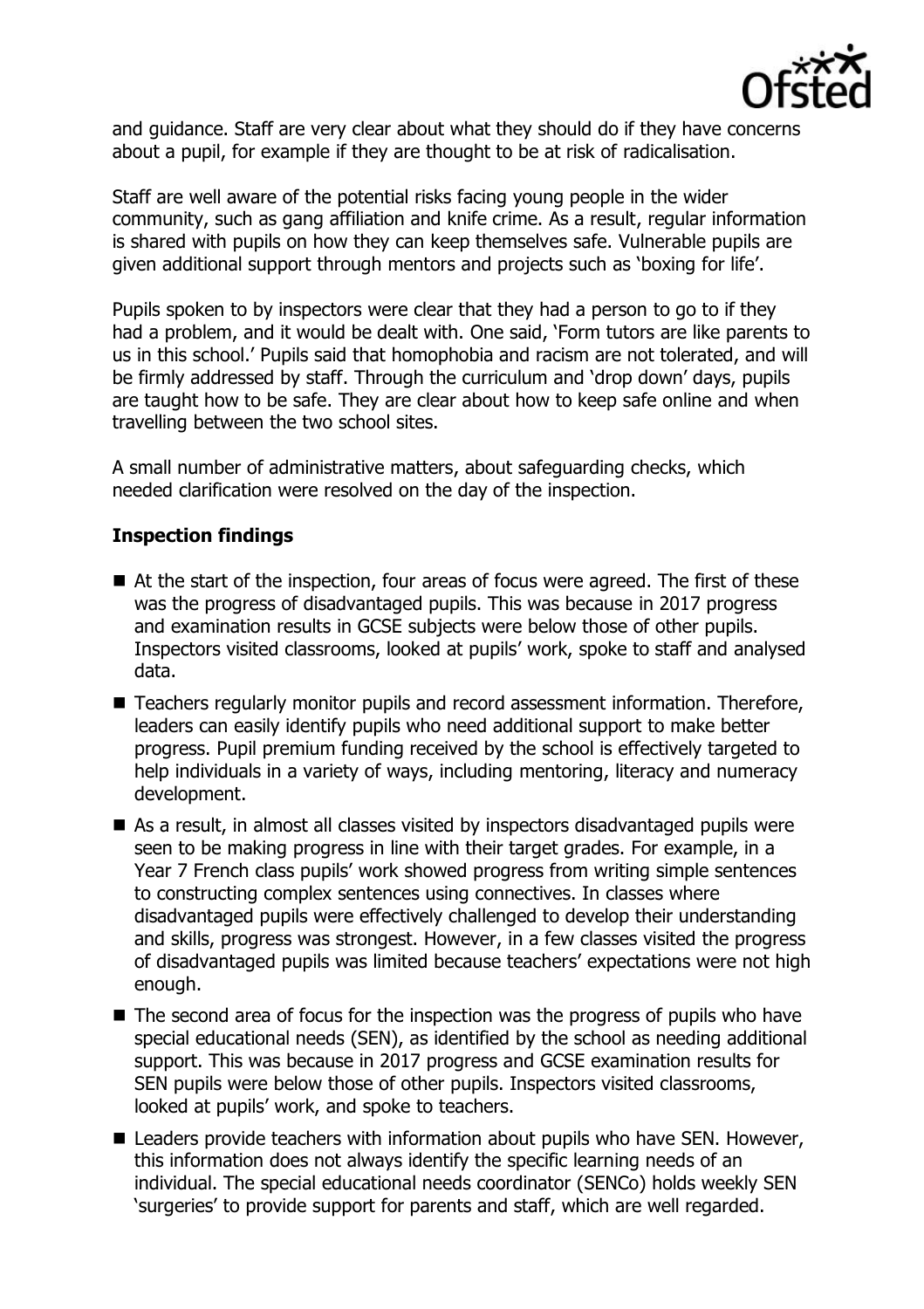

Teachers have received training on dyslexia and autistic spectrum disorder. However, teachers have not received training which enables them to support the full range of learners who have SEN.

- $\blacksquare$  In some classes visited by inspectors, progress of pupils who have SEN was good because activities were planned to meet their needs. However, teachers do not always have effective teaching strategies to help this group make strong progress. A few pupils spoken to by inspectors were not clear on how to make their work better. A key area for development is for leaders to ensure that teachers are provided with information about the specific learning needs of their pupils.
- The third area of focus was the sustainability of improved student outcomes in the sixth form. This was because there has been an upward trend in outcomes over the past two years. In 2017 progress was very strong. It has also been a focus of school improvement work. Inspectors looked at students' work, and spoke to sixth-form leaders and students.
- Leaders are focused on achieving positive outcomes for students and have high aspirations for them. They have created a nurturing climate where students can excel. Teachers regularly monitor and track the performance of students. Those who fall behind receive additional support through raising achievement plans, which are having a positive impact on their progress. Entry requirements for subjects have been changed to reflect the new A-level programmes of study. Leaders provide useful guidance to students about appropriate course choices and curriculum pathways. Students spoke positively about the support they receive from staff. This includes strategies to support their mental well-being, which enables them to make progress in their studies. They are effusive about the wider opportunities provided to develop their leadership and community involvement.
- As a result of these strategies, information provided suggests that current students are making excellent progress against their academic targets. Information provided showed that the vast majority of Year 13 students have applied to university or secured high-level apprenticeships.
- The fourth area of focus was the appropriateness of the curriculum to meet the needs of all pupils. This is because there has been a change to the curriculum structure from September 2017. Pupils now start some GCSE courses in Year 9.
- Leaders and members of the governing body were able to give a clear rationale for the curriculum change. Their aim is to achieve improved outcomes for pupils at key stage 4 in light of the changes to GCSE qualifications. The curriculum change has been well researched. This has included discussions with other schools about the impact of their curriculum models. Parents, staff, and pupils have been widely consulted and are optimistic about the new curriculum.
- As a result, early reports about the curriculum changes are positive. One middle leader commented on the increased opportunities to 'inspire and excite' pupils. Inspectors found that in Year 9 classes pupils were focused and making progress. However, it is too early to evaluate the full impact of these changes on pupils'